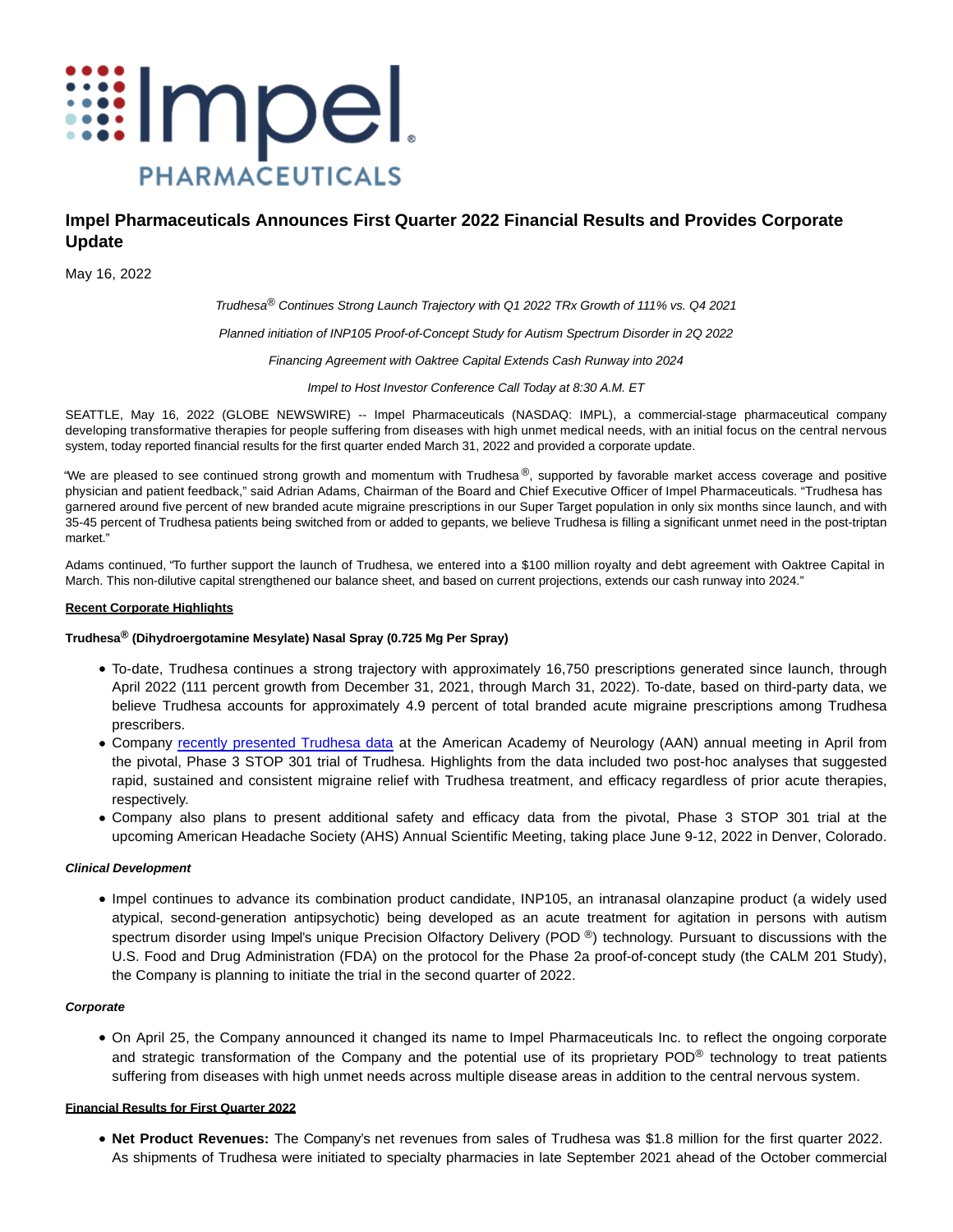launch, there were no product revenues for the same period of 2021.

- **Research and Development (R&D) Expenses:** R&D expenses were \$3.7 million for the first quarter 2022 compared with \$4.3 million for the same periods of 2021. The decrease in R&D spending was primarily due to the reduction in Trudhesa clinical expenses as the Phase 3 study was concluded.
- **Selling, General and Administrative (SG&A) Expenses:** SG&A expenses were \$19.8 million for the first quarter 2022, compared with \$5.5 million for the same periods of 2021. The increase in SG&A spending was due primarily to the ramp up in spending to support the commercialization activities of Trudhesa.
- **GAAP Net Loss:** Net losses for the first quarter 2022 were \$27.0 million or \$1.17 per common share. This is compared to net losses of \$11.4 million or \$15.09 per common share for the same period in 2021.
- **Non-GAAP Net Loss Per Share:** Non-GAAP Net Loss Per Share for the first quarter 2022 were \$1.17 compared to a Non-GAAP Net Loss Per Share of \$0.54 for the same periods in 2021. Non-GAAP Pro Forma Net Loss Per Share gives effect to our reverse stock split, the shares of common stock issued in our April 2021 IPO, shares exchanged for previously issued and outstanding stock warrants of Impel, and the conversion of our convertible preferred stock and our convertible notes into shares of common stock as if such conversions occurred at the beginning of each period presented. Non-GAAP Net Loss Per Share excludes the effect of accretion on our redeemable convertible preferred stock and interest expense on our convertible notes, all of which converted to shares of common stock in our April 2021 IPO. Please refer to the section in this press release titled "Reconciliation of GAAP and Non-GAAP Results" for details.

# **Cash runway into 2024**

As of March 31, 2022, Impel had approximately \$130 million in cash and cash equivalents. The Company projects, based on its current operating plan, it has sufficient capital to fund operations into 2024.

#### **Conference Call Information**

Impel Pharmaceuticals' Executive Management will host a live conference call and webcast at 8:30 a.m. ET today to discuss the first quarter 2022 financial results and provide a corporate update. The conference call may be accessed by dialing 877-295-2648 (domestic) or 470-495-9487 (international) and referring to conference ID 2468863. A live webcast of the event will be available on the Investors section of the Impel Pharmaceuticals website at [https://investors.impelpharma.com/.](https://www.globenewswire.com/Tracker?data=nCU7ORpKjG5bs9Nw0LKw7V4D2WKyw5PBJsDRozJLIBQ6s4EflNXRrqnHmdLYOaimZVbl7lKWvUxXL3KkP8QtdKToprA2jzX_hX1y6E74a3gQqPOXEc1mPPGMyiiqxUI8) A replay of the webcast and accompanying slides will be available on the Impel Pharmaceuticals' website following the event.

#### **Non-GAAP Financial Measures**

We have provided in this press release certain financial information that has not been prepared in accordance with generally accepted accounting principles in the United States ("GAAP"). Our management uses these non-GAAP financial measures internally in analyzing our financial results and believes that use of these non-GAAP financial measures is useful to investors as an additional tool to evaluate ongoing operating results and trends and in comparing our financial results with other companies in our industry, many of which present similar non-GAAP financial measures. Non-GAAP financial measures are not meant to be considered in isolation or as a substitute for comparable financial measures prepared in accordance with GAAP and should be read only in conjunction with our consolidated financial statements prepared in accordance with GAAP. A reconciliation of our historical non-GAAP financial measures to the most directly comparable GAAP measures has been provided in the financial statement tables included in this press release, and investors are encouraged to review these reconciliations.

# **About Impel Pharmaceuticals**

Impel Pharmaceuticals is a commercial-stage pharmaceutical company developing transformative therapies for people suffering from diseases with high unmet medical needs, with an initial focus on diseases of the central nervous system. Impel offers and is developing treatments that pair its proprietary POD<sup>®</sup> technology with well-established therapeutics. In addition to Trudhesa<sup>®</sup> nasal spray, which is approved in the U.S. for the acute treatment of migraine with or without aura in adults, Impel is also developing INP105 for the acute treatment of agitation and aggression in patients with autism.

# **About Impel's Precision Olfactory Delivery (POD ®) Technology:**

Impel's proprietary POD ® technology is able to deliver a range of therapeutic molecules and formulations into the vascular-rich upper nasal space, believed to be a gateway for unlocking the previously unrealized full potential of these molecules. By delivering predictable doses of drug directly to the upper nasal space, Impel's precision performance technology has the goal of enabling increased and consistent absorption of drug, overriding the high variability associated with other nasal delivery systems, yet without the need for an injection. While an ideal target for drug administration, to date no technology has been able to consistently deliver drugs to the upper nasal space. By utilizing this route of administration, Impel Pharmaceuticals has been able to demonstrate blood concentration levels for its investigational therapies that are comparable to intramuscular (IM) administration and can even reach intravenous (IV)-like systemic levels quickly, which could transform the treatment landscape for central nervous system (CNS) and other disorders. Importantly, the POD technology offers propellant-enabled delivery of dry powder and liquid formulations that eliminates the need for coordination of breathing, allowing for self- or caregiver-administration in a manner that may improve patient outcome, comfort, and potentially, compliance.

# **About Trudhesa®**

# **Indication**

Trudhesa $^{\circledR}$  is used to treat an active migraine headache with or without aura in adults. Do not use Trudhesa to prevent migraine when you have no symptoms. It is not known if Trudhesa is safe and effective in children.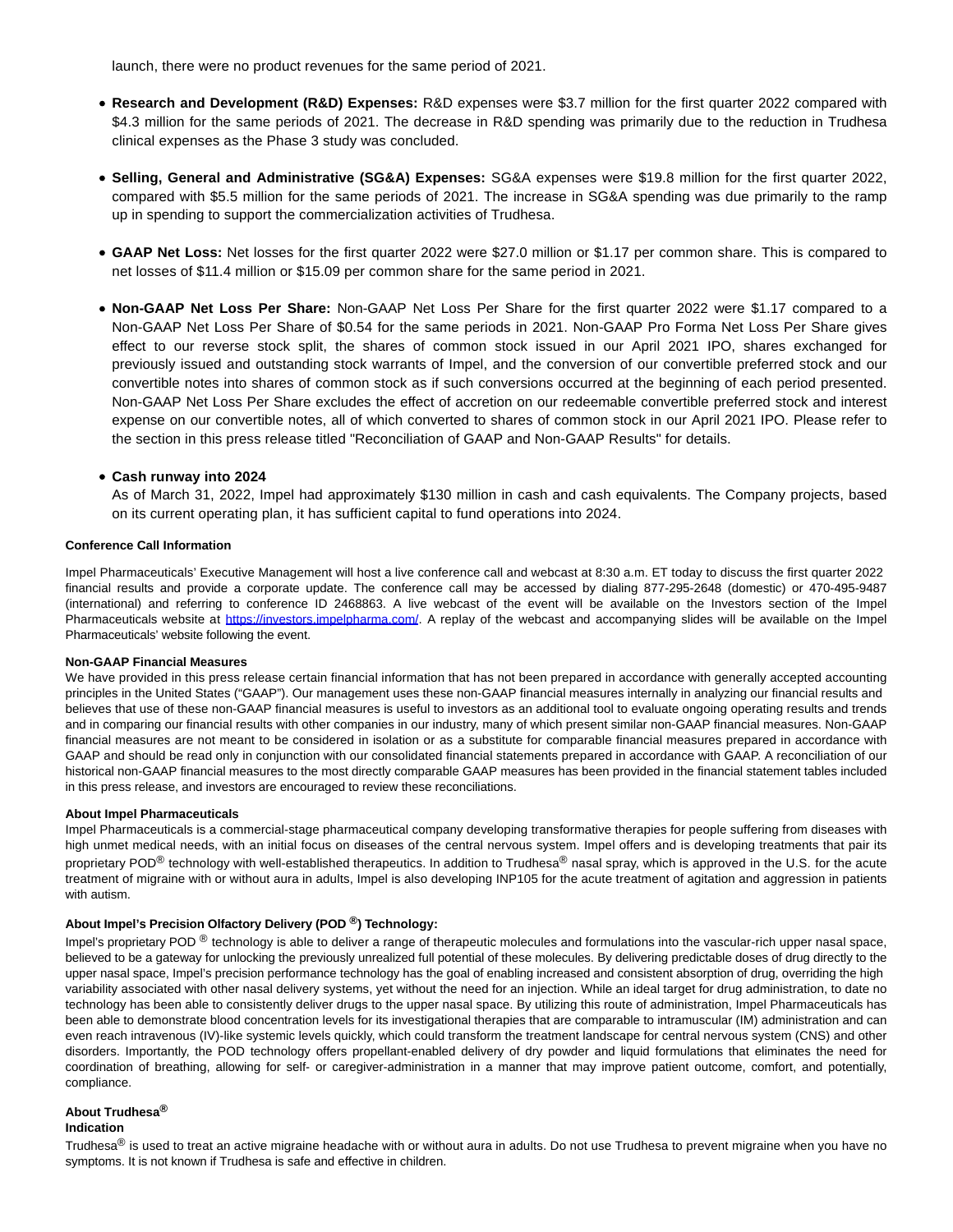### **Important Safety Information**

Serious or potentially life-threatening reductions in blood flow to the brain or extremities due to interactions between dihydroergotamine (the active ingredient in Trudhesa) and strong CYP3A4 inhibitors (such as protease inhibitors and macrolide antibiotics) have been reported rarely. As a result, these medications should not be taken together.

# **Do not use Trudhesa if you:**

- Have any disease affecting your heart, arteries, or blood circulation.
- Are taking certain anti-HIV medications known as protease inhibitors (such as ritonavir or nelfinavir).
- Are taking a macrolide antibiotic such as clarithromycin or erythromycin.
- Are taking certain antifungals such as ketoconazole or itraconazole.
- Have taken certain medications such as triptans or ergot-type medications for the treatment or prevention of migraine within the last 24 hours.
- Have taken any medications that constrict your blood vessels or raise your blood pressure.
- Have severe liver or kidney disease.
- Are allergic to ergotamine or dihydroergotamine.

# **Before taking Trudhesa, tell your doctor if:**

- You have high blood pressure, chest pain, shortness of breath, heart disease; or risk factors for heart disease (such as high blood pressure, high cholesterol, obesity, diabetes, smoking, strong family history of heart disease or you are postmenopausal, or male over 40); or problems with blood circulation in your arms, legs, fingers, or toes.
- You have or had any disease of the liver or kidney.
- You are taking any prescription or over-the-counter medications, including vitamins or herbal supplements.
- You are pregnant, planning to become pregnant or are nursing, or have ever stopped medication due to an allergy or bad reaction.
- This headache is different from your usual migraine attacks.

The use of Trudhesa should not exceed dosing guidelines and should not be used on a daily basis. Serious cardiac (heart) events, including some that have been fatal, have occurred following the use of dihydroergotamine mesylate, particularly with dihydroergotamine for injection, but are extremely rare.

You may experience some nasal congestion or irritation, altered sense of taste, sore throat, nausea, vomiting, dizziness, and fatigue after using Trudhesa.

Contact your doctor immediately if you experience:

- Numbness or tingling in your fingers and toes
- Severe tightness, pain, pressure, heaviness, or discomfort in your chest
- Muscle pain or cramps in your arms or legs
- Cold feeling or color changes in one or both legs or feet
- Sudden weakness
- Slurred speech
- Swelling or itching

The risk information provided here is not comprehensive. To learn more, talk about Trudhesa with your healthcare provider or pharmacist. The FDA-approved product labeling can be found at [www.Trudhesa.com o](https://www.globenewswire.com/Tracker?data=7mfn6ZTv7CmRlLzzdhxE5mFiSREC676wliqKnhJEUZwuOs6tXObZravJOJQIoFZdTkMNU-dMJLvQ29u3KQgwzDAeHKMPG6CN8ajCvd50iEJ1tGGrL6T39or-Frqiy3r78QNz86MZuhmSw1DpKJp_UQ==)r 1-800-555-DRUG. You can also call 1-833-TRUDHESA (1-833-878-3437) for additional information.

# **About INP105:**

INP105 is an upper nasal formulation of olanzapine administered using Impel's novel POD ® technology and being developed for the potential treatment of agitation and aggression associated with autism spectrum disorder. The POD<sup>®</sup> is a novel, simple-to-use device designed to deliver consistent and predictable doses of drug. INP105 delivers olanzapine to the richly vascularized upper nasal space to offer rapid, consistent, and optimized bioavailability that can be administered by the patient or a caregiver. Olanzapine is the most used treatment for acute agitation, but its use is limited to intramuscular injection and in a hospital setting. INP105 is intended to be a preferred choice for the safe and rapid treatment of acute agitation and because it is designed to be non-invasive, it has the potential to expand the treatment setting beyond the emergency room, such as inpatient treatment or community care facilities and the patient's home.

# **Cautionary Note on Forward-Looking Statements**

This press release contains "forward-looking" statements within the meaning of the safe harbor provisions of the U.S. Private Securities Litigation Reform Act of 1995, including, but not limited to, the potential clinical benefits of Trudhesa®, the market opportunities of Trudhesa within the migraine market, the speed of uptake and market growth of Trudhesa, and the timing of announcements of clinical results and clinical development activities of Impel's product candidates. Forward-looking statements can be identified by words such as: "believe," "may," "will," "potentially," "estimate," "continue," "anticipate," "intend," "could," "would," "project," "plan," "expect" or the negative or plural of these words or similar expressions. These statements are subject to numerous risks and uncertainties that could cause actual results and events to differ materially from those anticipated, including but not limited to, Impel's ability to maintain regulatory approval of Trudhesa, its ability to execute its commercialization strategy for Trudhesa, its ability to develop, manufacture and commercialize its other product candidates including plans for future development of its POD® devices and plans to address additional indications for which Impel may pursue regulatory approval, whether results of preclinical studies or clinical trials will be indicative of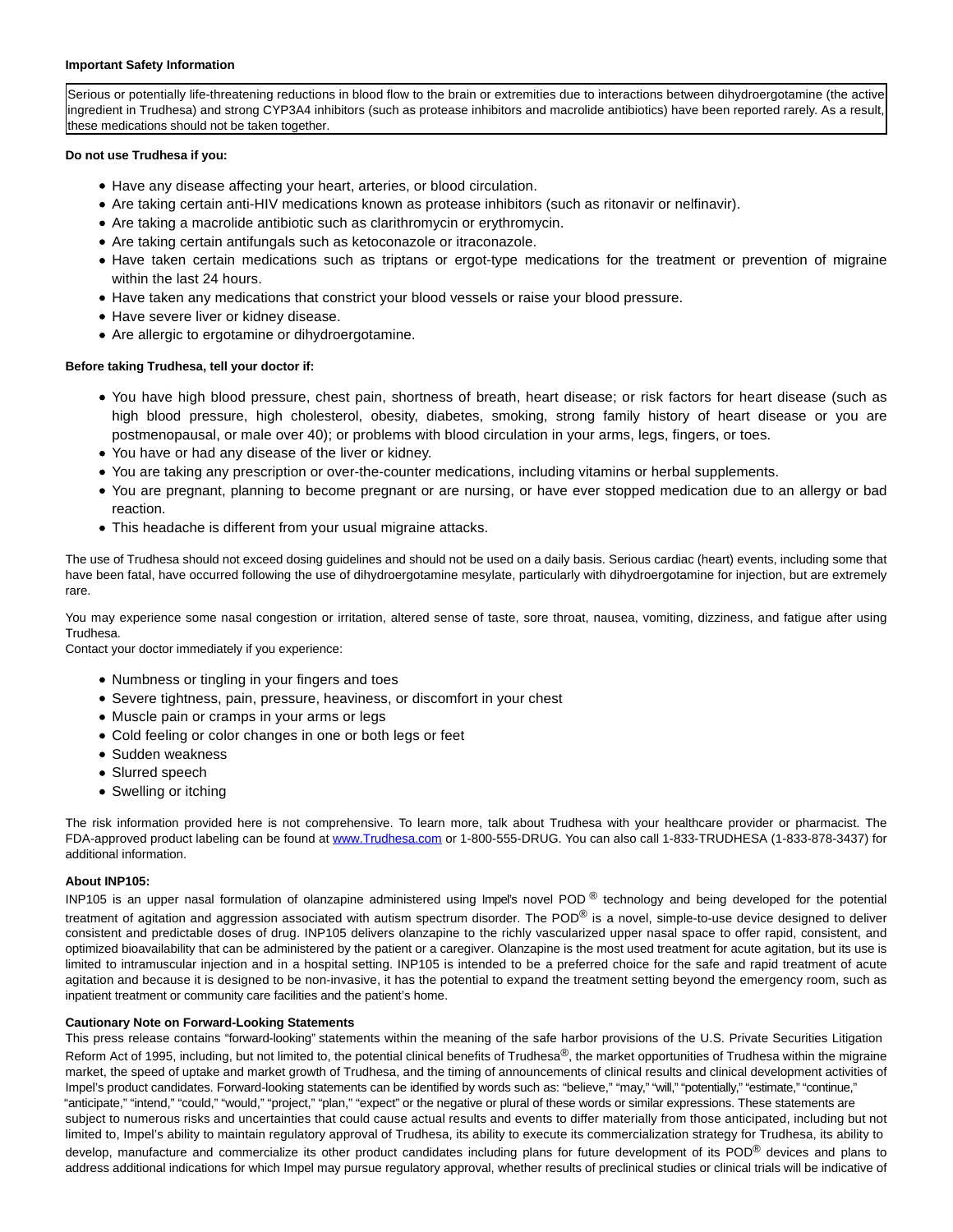the results of future trials, and the effects of COVID-19 on its clinical programs and business operations. Many of these risks are described in greater detail in Impel's filings with the Securities and Exchange Commission. Any forward-looking statements in this press release speak only as of the date of this press release. Impel assumes no obligation to update forward-looking statements whether as a result of new information, future events or otherwise, after the date of this press release.

Impel, POD and the Impel logo are trademarks of Impel Pharmaceuticals Inc. To learn more about Impel Pharmaceuticals, please visit our website at [https://impelpharma.com.](https://www.globenewswire.com/Tracker?data=nCU7ORpKjG5bs9Nw0LKw7W_w7GtLUOe6uNAFpUR2cZzt2f3RaN97iF-9Sg5gvb7mUTGatZ6XGyxHFXC_F8kj_Bqizb0eGYeSbN9iIOjFTYc=)

# **Contact:**

# **Investor Relations**:

Christina Tartaglia Stern Investor Relations Phone: (1) 212-362-1200 Email[: christina.tartaglia@sternir.com](https://www.globenewswire.com/Tracker?data=h3EfLfeNH9mXZbCIDPCACcabF1pnaJuwUWClaSeL0f_tJVfX9_ucsHCDwgd4lglZnkrAPfIu9SodTJVV_6CaB0_isNrqiYvq78MWkupgDXNCMuYEcB1XRi-hAtgnn4KM)

# **Media Relations**:

Melyssa Weible Elixir Health Public Relations Phone: (1) 201-723-5805 Email[: mweible@elixirhealthpr.com](https://www.globenewswire.com/Tracker?data=zZ2AH_F2HEalDI5MSI8KoRMeboV9oy_6apGx3XdNjPVLZsOB-yKjnlUbwruzhK30gTAIxNWOoMJ5_n-GhBAJQ5u3KFaqFK0BE-crTbzifejlFHe6ZdveE-LO8RKfflHX)

# **IMPEL PHARMACEUTICALS INC. Condensed Consolidated Balance Sheet (In thousands, except share and per share data)**

|                                                                                                                                                                                  | March 31, 2022 |            | December 31, 2021 |            |
|----------------------------------------------------------------------------------------------------------------------------------------------------------------------------------|----------------|------------|-------------------|------------|
| Assets                                                                                                                                                                           |                |            |                   |            |
| Current assets:                                                                                                                                                                  |                |            |                   |            |
| Cash and cash equivalents                                                                                                                                                        | \$             | 129,837    | \$                | 88,212     |
| Trade receivables, net                                                                                                                                                           |                | 3,886      |                   | 1,352      |
| Inventory                                                                                                                                                                        |                | 5,496      |                   | 2,824      |
| Prepaid expenses and other current assets                                                                                                                                        |                | 2,965      |                   | 2,188      |
| Total current assets                                                                                                                                                             |                | 142,184    |                   | 94,576     |
| Property and equipment, net                                                                                                                                                      |                | 2,847      |                   | 3,149      |
| Operating lease right-of-use assets                                                                                                                                              |                | 2,581      |                   |            |
| Other assets                                                                                                                                                                     |                | 187        |                   | 187        |
| <b>Total assets</b>                                                                                                                                                              | \$             | 147,799    | \$                | 97,912     |
| Liabilities and stockholders' equity                                                                                                                                             |                |            |                   |            |
| <b>Current liabilities:</b>                                                                                                                                                      |                |            |                   |            |
| Accounts payable                                                                                                                                                                 | \$             | 8,995      | \$                | 6,367      |
| <b>Accrued liabilities</b>                                                                                                                                                       |                | 11,967     |                   | 8,950      |
| Current portion of deferred royalty obligation                                                                                                                                   |                | 1,569      |                   |            |
| Current portion of operating lease liability                                                                                                                                     |                | 999        |                   |            |
| Common stock warrant liability                                                                                                                                                   |                | 450        |                   | 637        |
| <b>Total current liabilities</b>                                                                                                                                                 |                | 23,980     |                   | 15,954     |
| Operating lease liability, net of current portion                                                                                                                                |                | 1,594      |                   |            |
| Derivative liability                                                                                                                                                             |                | 405        |                   |            |
| Deferred royalty obligation, net of current portion                                                                                                                              |                | 47,232     |                   |            |
| Long-term debt                                                                                                                                                                   |                | 47,106     |                   | 29,450     |
| <b>Total liabilities</b>                                                                                                                                                         |                | 120,317    |                   | 45,404     |
| Commitments and contingencies                                                                                                                                                    |                |            |                   |            |
| Stockholders' equity:                                                                                                                                                            |                |            |                   |            |
| Preferred stock, \$0.001 par value; 10,000,000 shares authorized: none issued                                                                                                    |                |            |                   |            |
| Common stock, \$0.001 par value; 300,000,000 shares authorized; 23,173,297 and 23,037,298<br>shares issued and outstanding at March 31, 2022 and December 31, 2021, respectively |                | 23         |                   | 23         |
| Additional paid-in capital                                                                                                                                                       |                | 269,227    |                   | 267,283    |
| Accumulated deficit                                                                                                                                                              |                | (241, 768) |                   | (214, 798) |
| Total stockholders' equity                                                                                                                                                       |                | 27,482     |                   | 52,508     |
| Total liabilities and stockholders' equity                                                                                                                                       |                | 147,799    | \$                | 97,912     |
|                                                                                                                                                                                  |                |            |                   |            |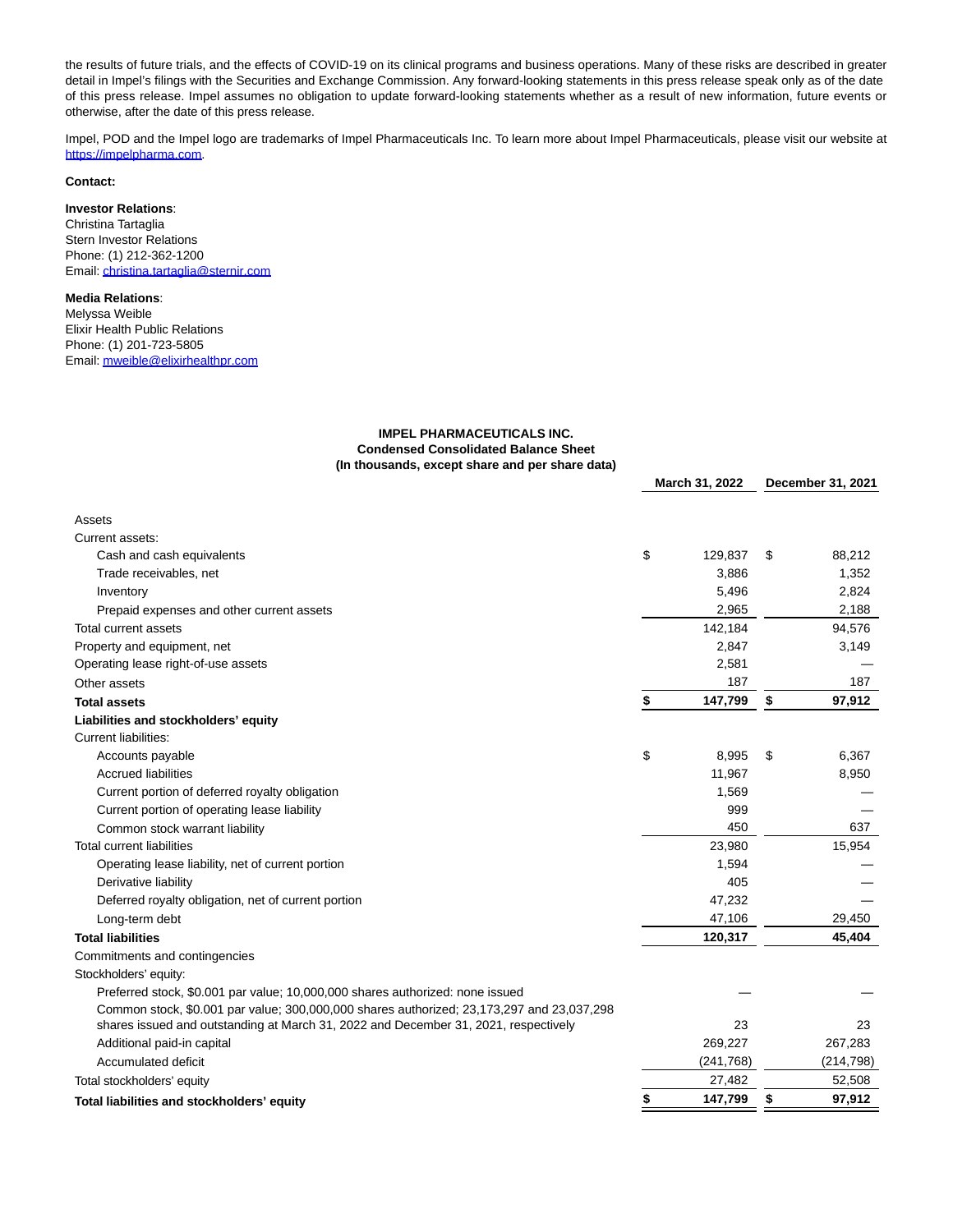#### **Impel Pharmaceuticals Inc. Condensed Consolidated Statement of Operations and Comprehensive Loss (in thousands)**

|                                                                                                                        | For the Three Months Ended March 31, |            |    |           |  |
|------------------------------------------------------------------------------------------------------------------------|--------------------------------------|------------|----|-----------|--|
|                                                                                                                        |                                      | 2022       |    | 2021      |  |
| Product revenue, net                                                                                                   |                                      | 1,759      | \$ |           |  |
| Cost of goods sold                                                                                                     |                                      | 1,033      |    |           |  |
| Gross profit                                                                                                           |                                      | 726        |    |           |  |
| Operating expenses:                                                                                                    |                                      |            |    |           |  |
| Research and development                                                                                               |                                      | 3,650      |    | 4,346     |  |
| Selling, general and administrative                                                                                    |                                      | 19,799     |    | 5,523     |  |
| Total operating expenses                                                                                               |                                      | 23,449     |    | 9,869     |  |
| Loss from operations                                                                                                   |                                      | (22, 723)  |    | (9,869)   |  |
| Other income (expense), net :                                                                                          |                                      |            |    |           |  |
| Interest income (expense), net                                                                                         |                                      | (4, 427)   |    | (298)     |  |
| Other income (expense), net                                                                                            |                                      | 180        |    | (1, 124)  |  |
| Total other income (expense), net                                                                                      |                                      | (4,247)    |    | (1,422)   |  |
| Loss before income taxes                                                                                               |                                      | (26, 970)  |    | (11, 291) |  |
| Provision for income taxes                                                                                             |                                      |            |    |           |  |
| Net loss and comprehensive loss                                                                                        |                                      | (26, 970)  | S. | (11,291)  |  |
| Accretion on redeemable convertible preferred stock                                                                    |                                      |            |    | (129)     |  |
| Net loss attributable to common stockholders                                                                           |                                      | (26, 970)  | \$ | (11,420)  |  |
| Net loss per share attributable to common stockholders, basic and diluted                                              |                                      | (1.17)     | S  | (15.09)   |  |
| Weighted-average shares used in computing net loss per share attributable to common stockholders,<br>basic and diluted |                                      | 23,143,773 |    | 756,986   |  |

# **Impel Pharmaceuticals Inc. Earnings Per Share (in thousands, except share and per share amounts)**

|                                                                           |      | For the Three Months Ended March 31, |      |                                              |  |
|---------------------------------------------------------------------------|------|--------------------------------------|------|----------------------------------------------|--|
|                                                                           | 2022 |                                      | 2021 |                                              |  |
| <b>GAAP Basic and Diluted EPS</b>                                         |      |                                      |      |                                              |  |
| Numerator:                                                                |      |                                      |      |                                              |  |
| Net loss and comprehensive loss                                           | \$   | (26, 970)                            | - \$ | (11, 291)                                    |  |
| Add: Accretion of preferred stock to redemption value                     |      |                                      |      | (129)                                        |  |
| Net loss attributable to common shareholders                              |      | (26, 970)                            |      | (11, 420)                                    |  |
| Denominator:                                                              |      |                                      |      |                                              |  |
| Weighted-average common shares outstanding, basic and diluted             |      | 23,143,773                           |      | 756,986                                      |  |
| Net loss per share attributable to common shareholders, basic and diluted |      | (1.17)                               |      | (15.09)                                      |  |
|                                                                           |      | 2022                                 |      | For the Three Months Ended March 31,<br>2021 |  |
|                                                                           |      |                                      |      |                                              |  |

| Non-GAAP loss per share information:                                               |                     |           |
|------------------------------------------------------------------------------------|---------------------|-----------|
| Numerator:                                                                         |                     |           |
| Historical net loss attributable to common shareholders                            | \$<br>$(26.970)$ \$ | (11, 420) |
| Accretion of preferred stock to redemption value                                   |                     | 129       |
| Change in fair value of convertible notes                                          |                     | 839       |
| Change in fair value of redeemable convertible preferred stock warrant liabilities |                     | 55        |
| Interest expense on convertible notes                                              |                     | 27        |
| Non-GAAP pro forma net loss attributable to common stockholders                    | (26, 970)           | (10, 370) |
| Denominator:                                                                       |                     |           |
| Common shares outstanding:                                                         |                     |           |
| Weighted average common shares outstanding                                         | 23,143,773          | 756.986   |
| Shares issued in IPO                                                               |                     | 5.333.334 |